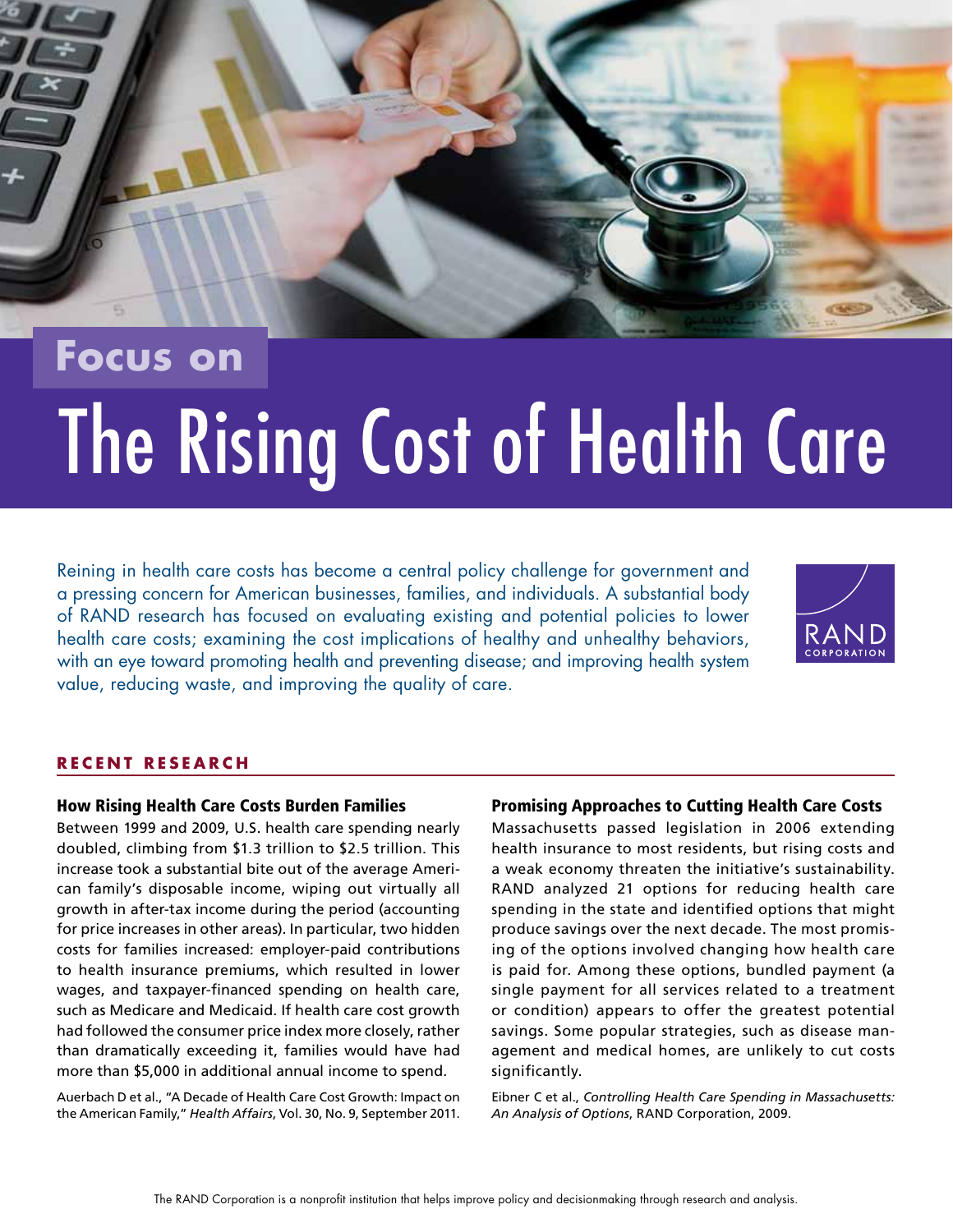#### [Effects of the Affordable Care Act in Five States](http://www.rand.org/pubs/research_briefs/RB9557.html)

Using the RAND COMPARE microsimulation model, researchers studied the likely impact of the 2010 Affordable Care Act (ACA) on coverage and costs in five geographically and demographically diverse states (CA, CT, IL, MT, and TX). In all of these states, the proportion of uninsured residents will decrease significantly. Total state government costs will rise in all but one of the states studied (CT), mainly because of increased spending on Medicaid.

*How Will Health Care Reform Affect Costs and Coverage? Examples from Five States*, RAND Corporation, 2011.

#### [Effects of High-Deductible Health Plans \(HDHPs\)](http://www.rand.org/pubs/research_briefs/RB9588.html)

Also known as "consumer-directed health plans," HDHPs shift a greater share of costs onto consumers, largely in the form of steep deductibles. As employers have struggled to limit growth in premiums, these plans have become increasingly popular. A RAND study of the effects of these plans found that, in the first year after switching to an HDHP (\$1,000 per person deductible or more), consumers spent less on health care compared with families in plans with lower deductibles. However, those in HDHPs also cut back on preventive care such as childhood immunizations and cancer screenings, even though the deductible was waived for such care.

Beeuwkes Buntin M et al., "Healthcare Spending and Preventive Care in High-Deductible and Consumer-Directed Health Plans," *American Journal of Managed Care*, Vol. 17, No. 3, March 2011, pp. 222–230.

#### The Costs of Obesity and Disability

Obesity in the United States has been increasing steadily over the past two decades—and severe obesity is increasing the fastest. Obesity is linked to higher health care costs than smoking or drinking, and plays a major role in disability at all ages, particularly among young people. The cost consequences of disability among America's youth could swamp [recent Medicare and Medicaid savings stemming from](http://www.rand.org/pubs/research_briefs/RB9043-1.html)  increasingly good health among the elderly.

*Obesity and Disability: The Shape of Things to Come*, RAND Corporation, 2007.

#### [The Promise of Cost Savings from Health Information](http://www.rand.org/pubs/research_briefs/RB9136.html)  Technology (HIT)

Properly implemented and widely adopted across the U.S. health care system, HIT has the potential to save money and significantly improve health care quality. Annual savings from improved efficiency alone could reach \$77 billion or more. An additional \$4 billion could be saved through improved patient safety.

Hillestad R et al., "Can Electronic Medical Record Systems Transform Health Care? Potential Health Benefits, Savings, and Costs," *Health Affairs*, Vol. 24, No. 5, September 2005, pp. 1103–1117.

#### **CuRRENT P R ojECTS**

Designing a Value-Based Purchasing Program to Improve Quality and Control Costs-Testing assumptions about which pay-forperformance program design choices will lower costs without sacrificing gains in quality.

Probing the Relationship Between Quality and Cost—Systematically and comprehensively reviewing and synthesizing what is known about the relationship between health care costs and quality and identifying major gaps in current knowledge.

Payment Bundling and New Payment Strategies—Examining both quality improvement and cost-containment payment strategies and the unintended consequences of different approaches.

Quantifying the Costs of Poor Coordination—Identifying unnecessary health care services that could be avoided through improved coordination of ambulatory care services and quantifying costs and potential savings.

#### **RAND HEALTH INSURANCE ExPERI m ENT (HIE)**

The HIE, conducted in the 1970s and early '80s, is the largest health policy study in U.S. history. It remains the only community-based experimental study of how cost-sharing arrangements affect people's use of health services, the quality of care they receive, and their health. It was conducted when cost sharing and managed care were first entering the health care debate. RAND found that modest cost sharing caused patients to spend less money on health care and generally had no adverse effect on most people, except for the sickest and poorest (the most disadvantaged 6 percent of the population). The HIE also demonstrated that HMOs were an acceptable alternative to fee-for-service care in terms of cost and quality. The HIE was an important factor in subsequent decisions to implement cost sharing and the spread of managed care. In subsequent decades, these policy changes resulted in trillions in savings. The HIE also introduced a note of caution that resonates today: Cost sharing causes consumers to reduce needed as well as unneeded services. Subsequent RAND research has reaffirmed this finding.

#### **ABOUT RAND HEALTH**

For more than 40 years, RAND Health has been conducting objective research and analysis that helps shape health policy decisions at local, state, national, and global levels. Much of our work addresses the consequences of current policy choices or the likely effects of proposed alternatives. But we also focus extensively on the scientific basis for improving service delivery, system performance, and organizational effectiveness.

#### Learn More

For more information, contact Mary Vaiana, Communications Director, RAND Health, at [vaiana@rand.org.](mailto:vaiana@rand.org)



Santa Monica, CA • Washington, DC • Pittsburgh, PA • New Orleans, LA/Jackson, MS • Boston, MA Doha, QA • Abu Dhabi, AE • Cambridge, UK • Brussels, BE